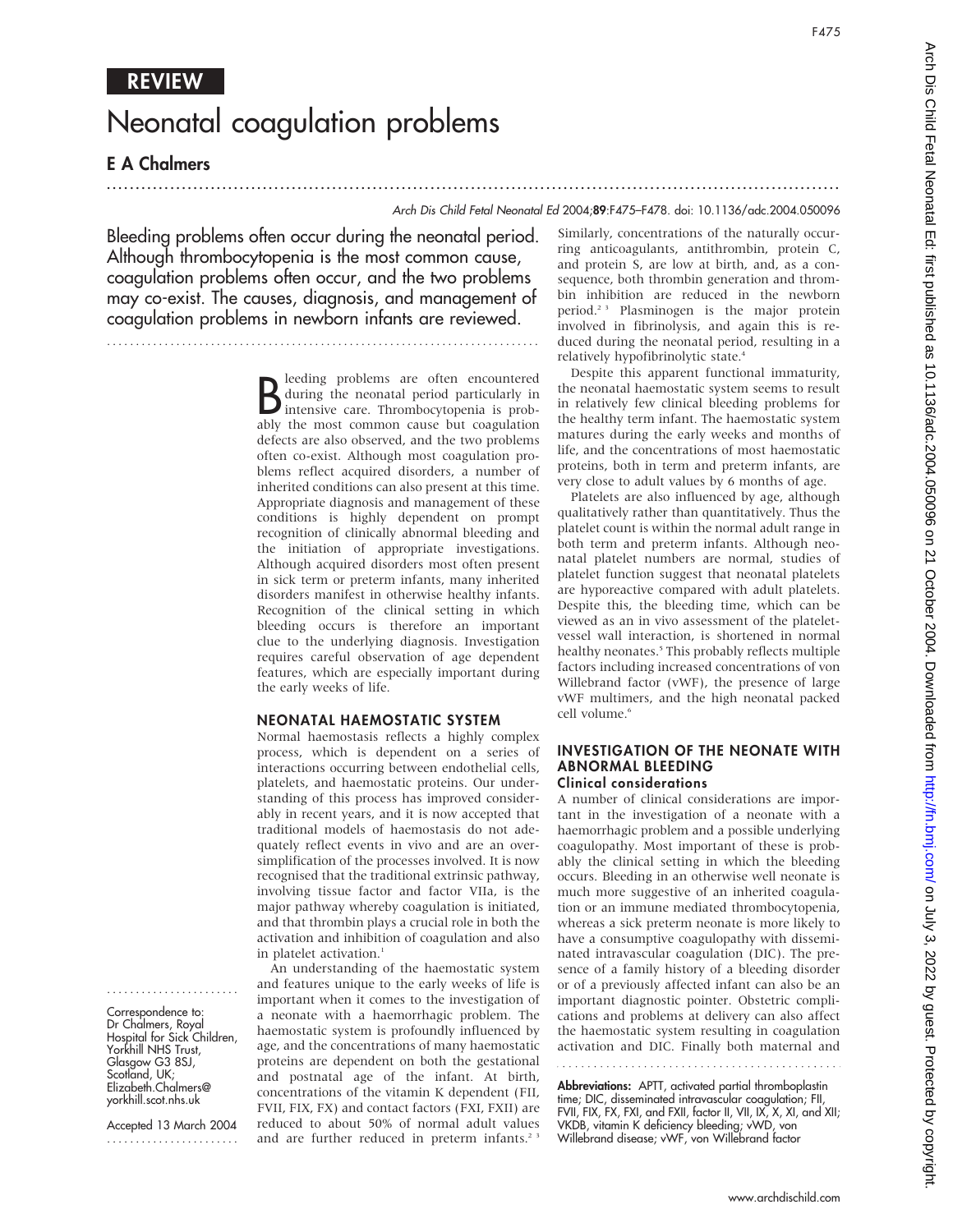| Condition            | PT     | <b>APTT</b>     | Fibrinogen | <b>Platelets</b> | Diagnostic tests/other<br>useful tests |
|----------------------|--------|-----------------|------------|------------------|----------------------------------------|
| Inherited disorders  |        |                 |            |                  |                                        |
| Haemophilia A        | N      |                 | N          | N                | <b>FVIII</b> assay                     |
| Haemophilia B        | N      |                 | N          | N                | FIX assay                              |
| vWD (type III)       | N      |                 | N          | N/L              | FVIII/vWF assays                       |
| <b>FVII</b>          |        | N               | N          | N                | FVII assay                             |
| <b>FX</b>            |        |                 | N          | N                | FX assay                               |
| Fibrinogen           | $N/$ 1 | $N/$ $\uparrow$ |            | N                | Fibrinogen assay                       |
| <b>FXIII</b>         | N      | N               | N          | N                | FXIII screen/assay                     |
| Acquired disorders   |        |                 |            |                  |                                        |
| <b>DIC</b>           |        |                 |            |                  | D-Dimers                               |
| Vitamin K deficiency |        | $N/$ $\uparrow$ | N          | N                | FII, VII, IX, X                        |
| Liver disease        |        |                 | N/L        | N/L              | Factor assays                          |

neonatal drugs, particularly with regard to vitamin K metabolism, may be highly relevant at this time.

#### Laboratory investigations

Initial screening investigations usually comprise a full blood count and a baseline coagulation screen. The results of these initial screening tests can then be used to guide the direction of further investigations. Sampling problems are common in the newborn period, and it is particularly important that samples for coagulation testing avoid contamination or activation before analysis. Reduced procoagulant concentrations result in prolongation of baseline coagulation variables, particularly the activated partial thromboplastin time (APTT), and it is therefore very important that results are interpreted in conjunction with age adjusted normal ranges. Ideally, laboratories processing large numbers of neonatal samples should derive their own in-house reference ranges, as these are both machine and reagent specific, but in practice this is often difficult to do, and the use of published ranges may be required.<sup>23</sup> As many of these ranges were derived some time ago and do not reflect current technology they must be used with care. The high neonatal packed cell volume also results in a minor degree of spurious prolongation of coagulation times, and this is particularly relevant in polycythaemic infants.

Where further investigation is required, this may include factor assays, which again must be interpreted using appropriate age adjusted ranges. In certain circumstances, more specialised techniques may be required to investigate for less common defects including abnormalities of platelet function.7

#### INHERITED COAGULATION DISORDERS Haemophilia

Haemophilia A and B are the most common inherited bleeding disorders to present in the newborn period. These disorders result from deficiencies of FVIII and FIX respectively and are of variable severity reflecting the heterogeneous nature of the underlying molecular abnormalities. Both conditions are inherited as X linked recessive disorders, and clinical manifestations early in life are almost always confined to boys.

At least a third of all haemophilia cases occur in the absence of a positive family history and are therefore unsuspected at birth. Recent cohort studies suggest that 15–33% of cases may present with bleeding manifestations during the first month of life.<sup>8-10</sup> The pattern of bleeding observed during the neonatal period differs from that seen in older children, and a significant proportion of bleeds are iatrogenic in origin. Oozing or haematoma formation following venepuncture or vitamin K administration are relatively common manifestations. Major bleeding, both intracranial and extracranial, is also recognised, and, in a recent literature review, 41% of all reported cases of bleeding during the first month of life involved cranial bleeding.<sup>11</sup> This type of bleeding is often related to trauma at delivery and is associated with a poor outcome.<sup>9</sup>

On baseline coagulation screening, both haemophilia A and B typically result in isolated prolongation of the APTT, which in an otherwise healthy male infant is highly suggestive of the diagnosis (table 1). Confirmation of the diagnosis requires measurement of FVIII and FIX concentrations. As FVIII concentrations are within the normal adult range or mildly increased at birth, it is usually possible to confirm a diagnosis of haemophilia A regardless of the severity of the condition or the gestational age of the infant. The only exception to this is mild haemophilia A, where an initial result at the lower end of normal may warrant repeat screening when the infant is older. FIX concentrations, on the other hand, are significantly reduced at birth, which precludes the diagnosis of mildly affected cases until 3–6 months because of overlap with the normal range at this age.

It is important that infants presenting with abnormal bleeding are appropriately investigated for haemophilia and other inherited bleeding disorders. Unfortunately, the literature suggests that delays in reaching a diagnosis are quite common in these conditions.<sup>12</sup><sup>13</sup> This may reflect failure to recognise bleeding as abnormal or problems in initiating or interpreting appropriate investigations. In particular, physiological prolongation of the APTT must be interpreted with care, and it should also be noted that a mildly reduced FVIII concentration is not incompatible with a normal APTT. Factor assays should therefore always be performed if bleeding appears excessive.

Once the diagnosis has been reached, management is usually undertaken in consultation with a paediatric haematologist with experience in managing haemophilia. Management of bleeding problems requires appropriate factor replacement therapy, and, in the developed world, recombinant products are now the treatment of choice.<sup>14</sup>

#### von Willebrand disease

von Willebrand disease (vWD) is a relatively common inherited bleeding disorder which results from either quantitative or qualitative abnormalities in the vWF protein. The condition can be divided into three broad subtypes, of which type I disease is the most common and usually results in a relatively mild clinical phenotype.<sup>15</sup> Owing to the physiological increase in vWF concentrations at birth, type I disease does not usually manifest until later in life, and, even where there is a family history, it is not usually possible to make a diagnosis of this condition during the newborn period. Some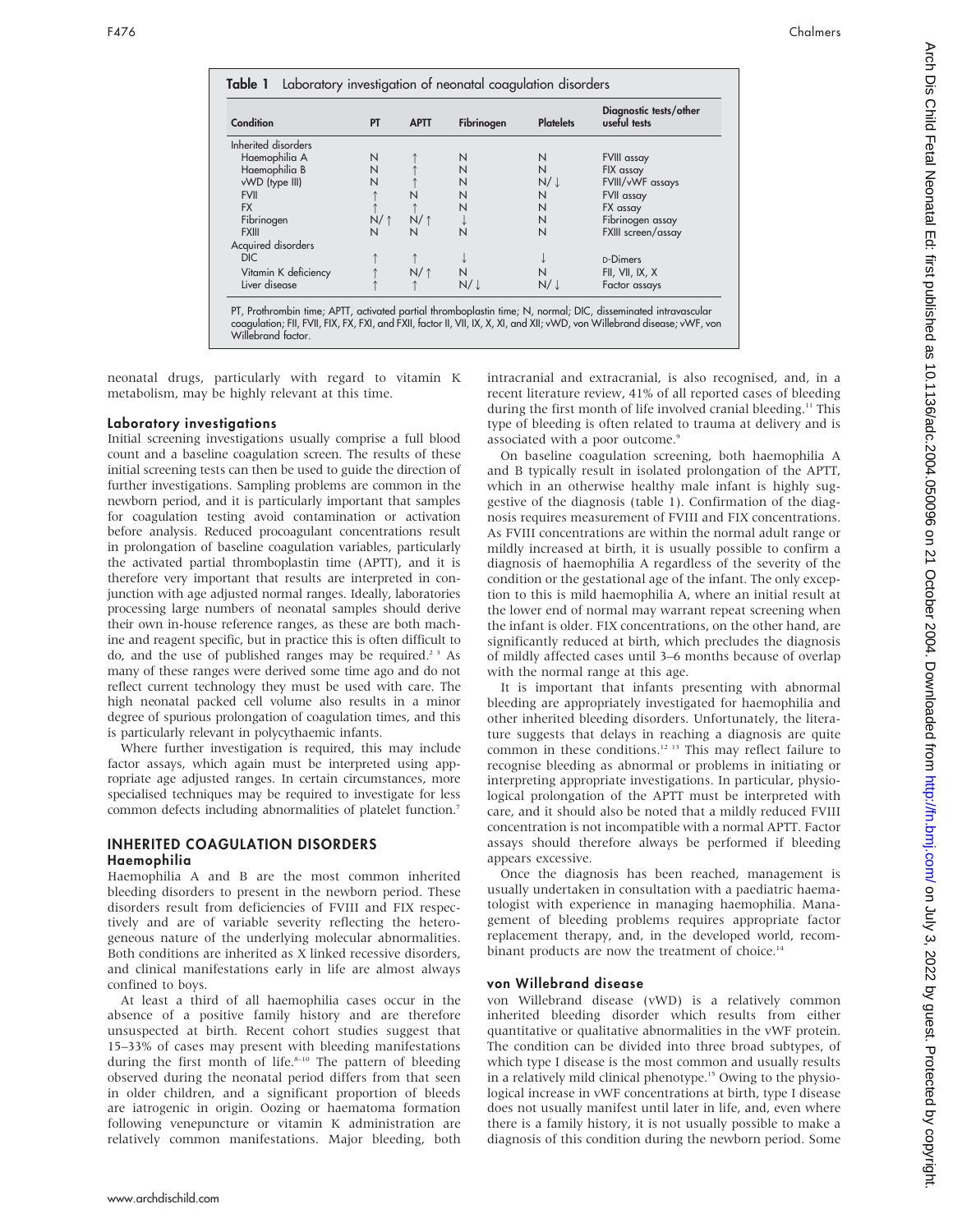subtypes of type II disease are associated with thrombocytopenia, which may be apparent during the neonatal period and may result in bleeding.

Type III vWD is a rare autosomal recessive condition, which is more common in populations where consanguineous marriages are common. Typically both parents will be asymptomatic. In this condition, vWF concentrations are almost totally absent, and this results in a severe bleeding tendency that may present during the neonatal period. Manifestations are variable, although bleeding from mucous membranes is more common than in haemophilia.

In type III vWD, as with haemophilia, coagulation screening usually results in an isolated prolongation of the APTT, and the diagnosis is confirmed by measuring FVIII and vWF antigen and activity levels (table 1).

Management of bleeding in type III vWD is usually with factor replacement using an intermediate purity FVIII concentrate containing the high molecular weight multimers of vWF.14

## Rare coagulation disorders

The so called rare coagulation disorders comprise a group of autosomal recessive deficiencies which in either a homozygous or compound heterozygous state may give rise to a major clinical bleeding diathesis. Owing to their mode of inheritance, these abnormalities occur more often in countries or populations where consanguineous marriage is common (table 2). Published information on clinical manifestations and management is relatively limited, but it is clear that a number of these disorders are associated with a severe bleeding tendency, which may manifest in the first few days of life.<sup>16</sup>

Severe deficiencies of fibrinogen, FVII, FX, and FXIII are the most likely conditions to present neonatally. Soft tissue bleeding and umbilical stump bleeding are typical manifestations, with umbilical bleeding reported in 80% of cases of severe FXIII deficiency. It is also clear, however, that intracranial bleeding is a relatively common feature of these disorders. This highlights the need to exclude an inherited bleeding disorder in any neonate presenting with an unexplained intracranial bleed.

Except for FXIII deficiency, all of these abnormalities are likely to result in some perturbation of the baseline coagulation screen, although, as with haemophilia, problems with the interpretation of abnormal screen results can result in a delayed diagnosis. Table 1 shows typical coagulation patterns observed in each disorder. Specific factor assays are then required to confirm the diagnosis. FXIII deficiency, even in its most severe form, is associated with a normal coagulation screen and has to be assessed specifically using either a screening test or a FXIII assay. The FXIII screening test is only sensitive to the most severe forms of the deficiency, and there is currently debate about optimal testing strategies. These tests are not widely available, and a local reference centre is usually used.

|                   | % of UK inherited bleeding |
|-------------------|----------------------------|
| <b>Deficiency</b> | disorders                  |
| Fibrinogen        | 0 <sub>2</sub>             |
| Prothrombin       | 0.02                       |
| Factor V          | 0 <sub>6</sub>             |
| Factor VII        | 1.3                        |
| Factor V+VIII     | 0.3                        |
| Factor X          | 0.5                        |
| Factor XI         | 3.3                        |
| Factor XIII       | 0.5                        |

Management of bleeding episodes in this group of conditions should be with a specific factor concentrate where this is available. Because of the high risk of intracranial haemorrhage, regular prophylaxis should be started as soon as a diagnosis of FXIII deficiency has been made and should also be considered for both severe FVII and FX deficiency.

# ACQUIRED COAGULATION DISORDERS DIC

DIC is a relatively common problem, especially in the unwell neonate. The neonatal age group appears to be particularly susceptible. DIC always occurs as a secondary event, and a number of perinatal and neonatal problems are associated with this complication: birth asphyxia, acidosis, respiratory distress syndrome, infection, necrotising enterocolitis, meconium aspiration, aspiration of amniotic fluid, brain injury, hypothermia, giant haemangioma, homozygous protein C/S deficiency, thrombosis, malignancy. As in older children and adults, once established, DIC is often associated with increased mortality. Although DIC is often regarded as a haemostatic problem, it is in fact a complex systemic process involving activation and dysregulation of both coagulation and inflammatory processes. Clinically both bleeding and thrombotic problems may occur, and microvascular thrombosis in particular contributes to multiorgan damage. Failure to regulate the coagulation process results in massive uncontrolled thrombin generation, with widespread fibrin deposition and consumption of coagulation proteins and platelets.

DIC, particularly in the early stages, can be difficult to diagnose, and the clinical setting can be an important initial pointer. The condition is much more commonly observed in the sick neonate, who may have obvious sepsis or other complications such as necrotising enterocolitis. The laboratory diagnosis of DIC in older children and adults is usually based on a typical pattern of reduced platelets, prolonged coagulation variables (prothrombin time, APTT with or without thrombin clotting time), reduced fibrinogen, and increased D-dimers (or other markers of fibrin or fibrinogen degradation). Although this pattern is likely to be present in a neonate with fulminating DIC, findings can vary, and a number of factors complicate the diagnosis during the neonatal period.

Thrombocytopenia can be an early manifestation of DIC, but is an extremely common haematological complication during the neonatal period, particularly in the neonatal intensive care population. Published studies suggest that thrombocytopenia develops in up to 22–35% of neonates admitted to the neonatal intensive care unit and is severe in 20%.17 Up until recently, thrombocytopenia was often attributed to the presence of a consumptive process, but it now seems more likely that many of these episodes of apparently self limiting thrombocytopenia relate to underproduction of platelets secondary to placental insufficiency.<sup>18</sup> This contrasts with the development of profound, persistent thrombocytopenia a few days after delivery which is more likely to represent underlying DIC.

Coagulation variables, at least initially, may be minimally deranged, and there may be difficulties distinguishing what represents an abnormal result particularly in preterm infants. Similarly, there are no reliable normal ranges for  $p$ -dimers, and there is limited evidence to suggest that baseline concentrations may be higher during the neonatal period.<sup>19</sup> In addition, fibrinogen concentrations normally increase slightly during the first few days of life and may initially be preserved. Early diagnosis of this condition is likely to be increasingly important in order to target management, and, with this in mind, scoring systems have been developed for use in adults, which may help to predict early non-overt DIC.<sup>20</sup>

As DIC is a secondary process, it follows that an important aspect of the management of this complication is prompt and